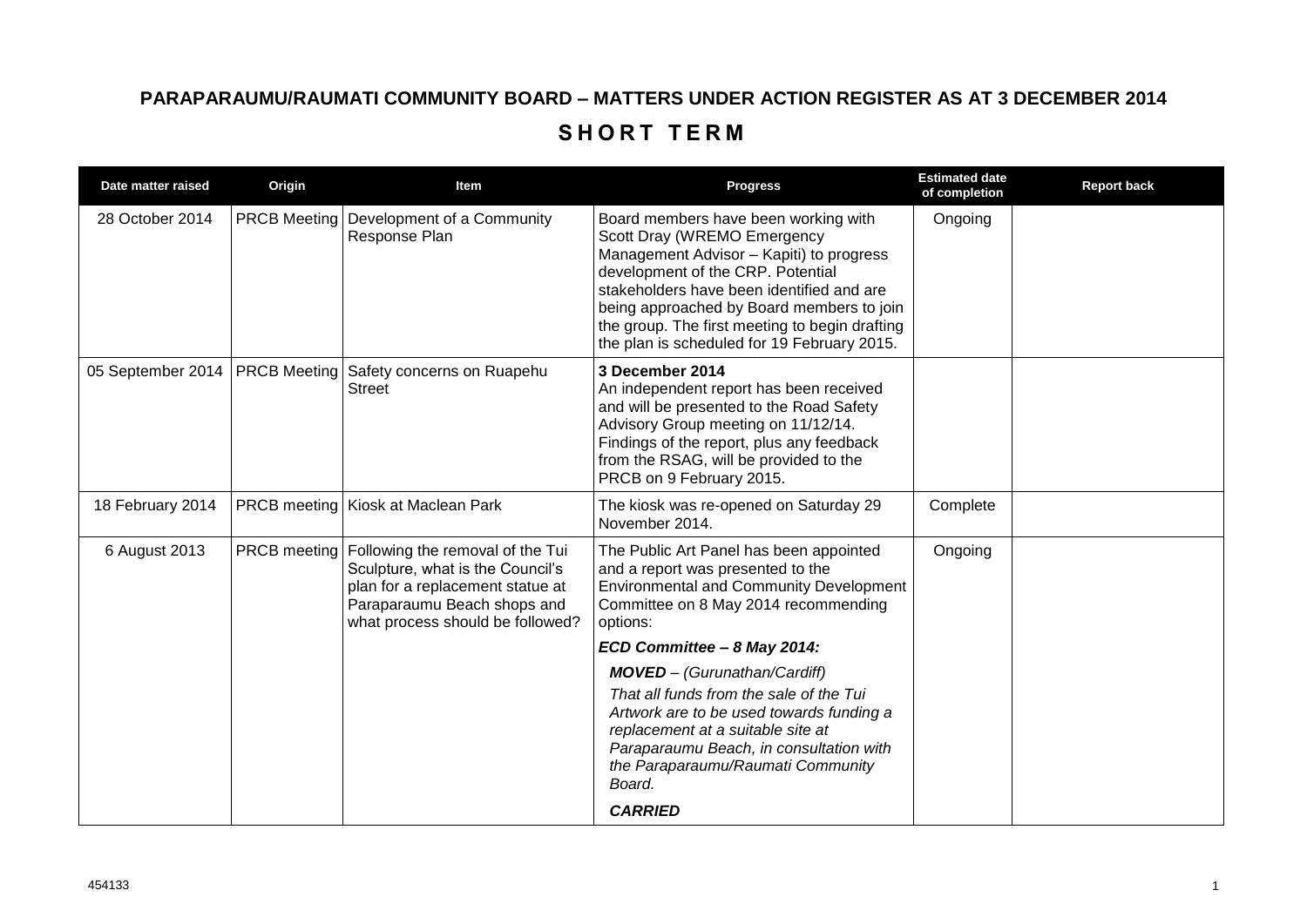| Date matter raised | Origin | ltem | <b>Progress</b>                                                                                                                                                                          | <b>Estimated date</b><br>of completion | <b>Report back</b> |
|--------------------|--------|------|------------------------------------------------------------------------------------------------------------------------------------------------------------------------------------------|----------------------------------------|--------------------|
|                    |        |      | 3 December 2014:<br>Sale of the Tui Sculpture has been<br>completed. The Public Art Panel will<br>consider replacement of the sculpture as per<br>the resolution from the ECD Committee. |                                        |                    |

## **PARAPARAUMU/RAUMATI COMMUNITY BOARD – MATTERS UNDER ACTION REGISTER AS AT3 DECEMBER 2014 L O N G T E R M**

| Date matter raised | Origin              | Item                                                    | <b>Progress</b>                                                                                                                                                                                                                                                                                                                                                                                                                                                                | <b>Estimated date</b><br>of completion | <b>Report back</b> |
|--------------------|---------------------|---------------------------------------------------------|--------------------------------------------------------------------------------------------------------------------------------------------------------------------------------------------------------------------------------------------------------------------------------------------------------------------------------------------------------------------------------------------------------------------------------------------------------------------------------|----------------------------------------|--------------------|
|                    | <b>PRCB</b> meeting | Raumati Beach Town Centre<br>Upgrade                    | Project is on hold and the timing of further<br>work will be considered as part of the update<br>of the Town Centre programme across the<br>District when the LTP is developed.                                                                                                                                                                                                                                                                                                | Project on<br>hold                     |                    |
|                    | PRCB meeting        | Expressway Interchanges                                 | The Project Alliance responsible for<br>constructing the MacKays to Peka Peka<br>Expressway briefed the PRCB at Council on<br>6 August 2013. The briefing covered the<br>timing and sequencing for constructing the<br>Expressway and the role of the Community<br>Liaison Group (CLG), which the Board now<br>has a representative on. The CLG will<br>provide a good mechanism for the Board to<br>stay abreast of issues relating to the<br>Expressway during construction. | Ongoing                                |                    |
|                    | <b>PRCB</b> meeting | Signage Audit                                           | Officers carry out Signage Audits in different<br>areas throughout the District as and when<br>resources permit. This work has yet to be<br>scheduled.                                                                                                                                                                                                                                                                                                                         | Ongoing                                |                    |
| 21 February 2012   | <b>PRCB</b> meeting | Reinstate the Kāpiti Marine<br><b>Reserve Committee</b> | Cr Gurunathan would continue to liaise with<br>Council officers before a public meeting<br>could be arranged                                                                                                                                                                                                                                                                                                                                                                   | Ongoing                                |                    |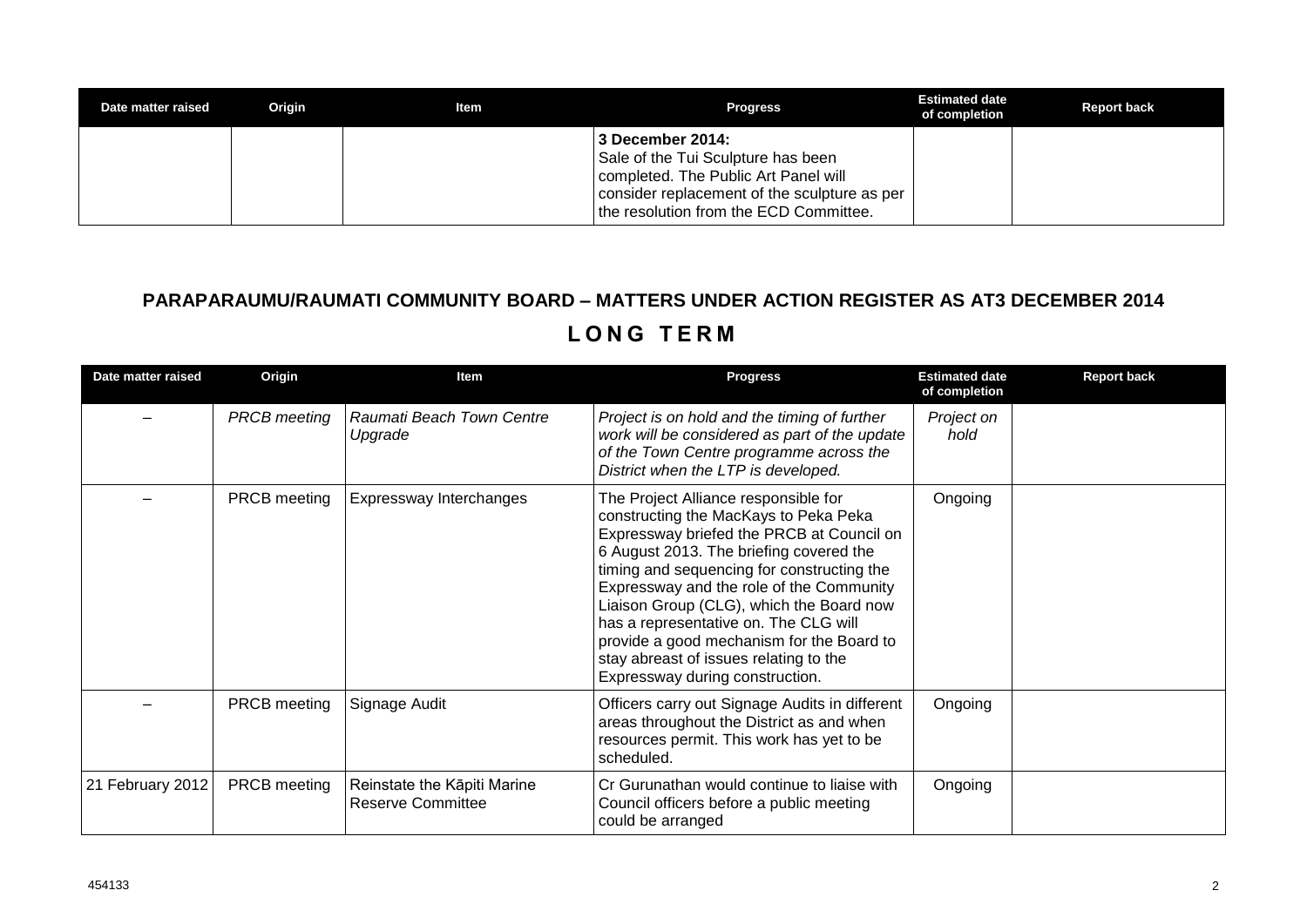| Date matter raised | Origin                                                                                   | Item                                                  | <b>Progress</b>                                                                                                                                                                                                                                                                                                                                                                                                                                                                                                                                                                                                                                                                                                                                                                                                                                   | <b>Estimated date</b><br>of completion                                                                                                     | <b>Report back</b> |
|--------------------|------------------------------------------------------------------------------------------|-------------------------------------------------------|---------------------------------------------------------------------------------------------------------------------------------------------------------------------------------------------------------------------------------------------------------------------------------------------------------------------------------------------------------------------------------------------------------------------------------------------------------------------------------------------------------------------------------------------------------------------------------------------------------------------------------------------------------------------------------------------------------------------------------------------------------------------------------------------------------------------------------------------------|--------------------------------------------------------------------------------------------------------------------------------------------|--------------------|
| 5 June 2012        | PRCB meeting                                                                             | Kāpiti Island Customised<br><b>Departure Facility</b> | A Feasibility Study was reported to the<br>Council in May. The PRCB was invited to<br>attend that meeting.                                                                                                                                                                                                                                                                                                                                                                                                                                                                                                                                                                                                                                                                                                                                        | Ongoing                                                                                                                                    |                    |
| 17 July 2012       | PRCB meeting                                                                             | Raumati Pool consultation                             | Council agreed to defer the project and<br>reconsider the scope, timing and budget<br>during the development of the LTP                                                                                                                                                                                                                                                                                                                                                                                                                                                                                                                                                                                                                                                                                                                           | June 2015                                                                                                                                  |                    |
| 17 July 2012       | PRCB meeting                                                                             | Kāpiti Road and its overall plan                      | Consultants appointed to coordinate delivery<br>of an integrated approach to major design<br>projects: Kāpiti Road, Waikanae Town<br>Centre, Paraparaumu Town Centre and<br>State Highway 1 revitalisation. Each now<br>needs to be progressed to a level of design<br>that will inform budgets for the 2015 Long<br>Term Plan. The PRCB will have a lead role<br>in stakeholder and community consultation.                                                                                                                                                                                                                                                                                                                                                                                                                                      | June 2015                                                                                                                                  |                    |
| 17 July 2012       | Raumati South<br><b>Residents</b><br>Association -<br>public speaking<br>at PRCB meeting | Reduced speed through Raumati<br>South Village        | The consultation process for reducing the<br>speed limit to 30kph and raising the zebra<br>crossing is under way and a two-tier<br>approval process will follow. The first step is<br>to get approval from the Community Board;<br>the second is to get this accepted by the<br>Regulatory Management Committee.<br>A further study and report will need to be<br>tabled to the Community Board for approval<br>for any amended parking restrictions at this<br>location.<br><b>5 August 2014</b><br>Originally trying to get the Kapiti Road,<br>Otaihanga area, and Raumati South Village<br>speed limits all tabled at the June meeting<br>but due to the size of the report this was<br>reduced to Kapiti Road only.<br>Since then there has also been feedback<br>from NZTA who were not happy with our<br>Consultant's speed limit reports. | To allow<br>time for<br>consultation<br>and<br>approvals<br>the physical<br>construction<br>process has<br>been moved<br>out to<br>2014/15 |                    |